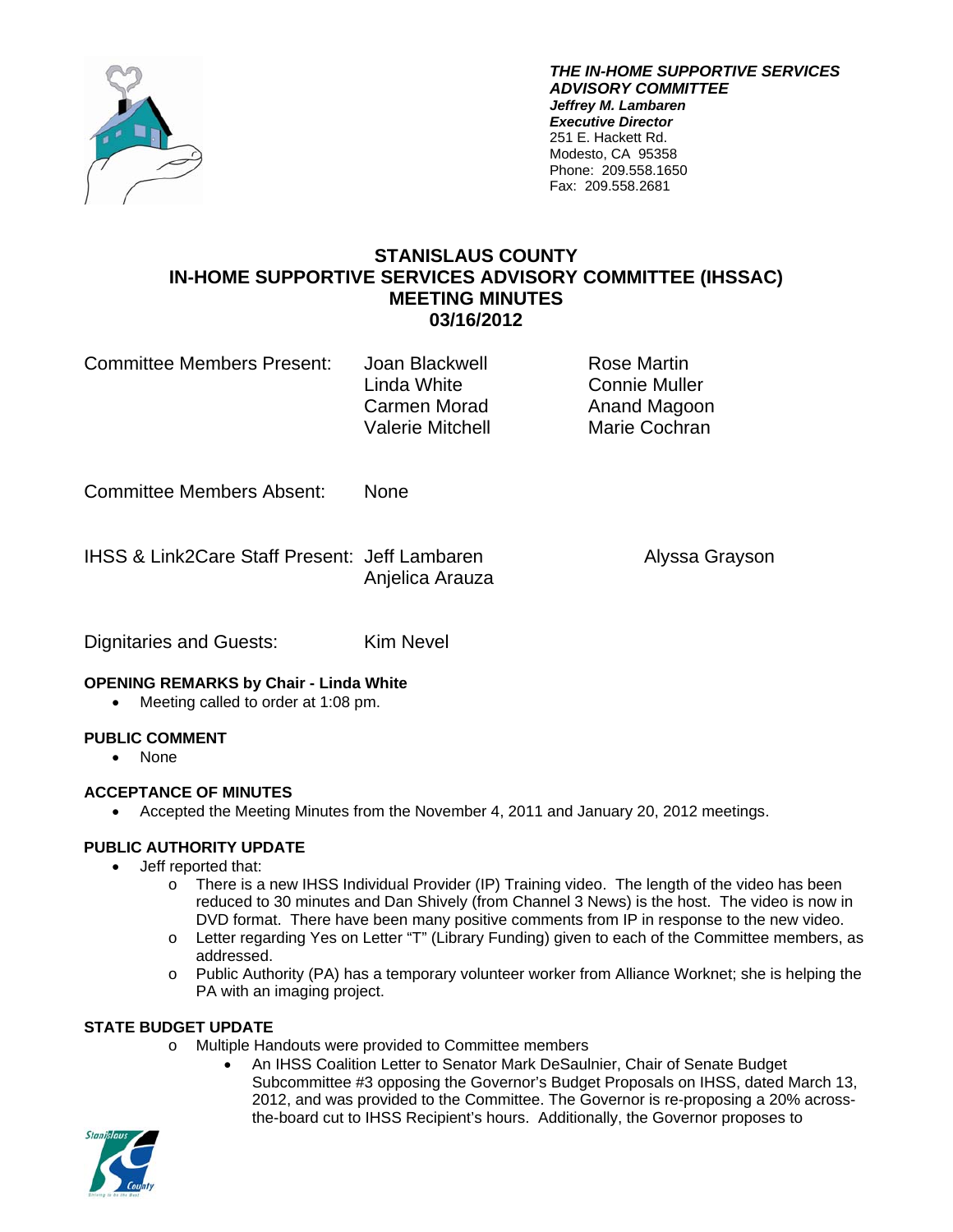eliminate Domestic and Related services from IHSS Recipients who live with another person.

- Legislative Analyst Office (LAO) IHSS Budget Update (March 13, 2012) was provided to the Committee. The report provides background information and status updates for prioryear reduction, describes the Governor's budget proposals for IHSS and outlines issues for legislative consideration.
- A letter to members of the Assembly Budget Subcommittee #1 and Assembly Committee on Aging and Long-Term Care dated March 2, 2012, requesting opposition to the proposed Dual Demonstration Expansion and Moving IHSS into Managed Care was provided. Organizations opposing the budget proposal have requested that the State conduct the pilot project with the 4 counties, originally authorized by Senate Bill (SB) 208 (Steinberg, Statutes of 2011) and not the expanded 10 counties as proposed by the Governor. The letter also opposes the mandatory enrollment of dual eligibles into Medi-Cal managed care. The letter raise many serious concerns on how the program would be run through a managed care entity and suggests that it would be wise for the State to review the results of the pilot counties prior to any such move.
- Different groups are looking at how the possible changes to the IHSS program would impact them. The major IHSS Provider unions are seeking to get collective bargaining for wages and benefits moved to the State in the hope of getting better wages and benefits for IHSS Providers statewide. Consumer groups are seeking to slow down proposals to shift IHSS into Managed Care. Other organizations want to go slow so that things are handled with caution and not rushed in to, as over the past 4 years the program has seen great turbulence only to have the courts step-in an enjoin the State's actions. Those having concerns should contact their elected officials to voice their concerns and/or opinions.
- Kim (Nevel United Domestic Worker's Union representative) provide information on the Union's prospective; she stated that as the Governor has already proposed managed care, the unions are now getting on board to learn to work with it. She also stated that the unions feel strongly that the Providers, as well as the Recipients, need to be involved in the managed care teams.
- CA Watch Handout, dated March 9, 2012, provided information about concerns of needless patients suffering as a result of being forced into Medi-Cal managed care plans.
- A joint letter from the California State Association of Counties (CSAC), California Welfare Directors Association (CWDA) and California Association of Public Authorities (CAPA) dated December 14, 2011, to the Director of the California Department of Social Services and the Director of the Department of Health Care Services regarding County Recommendations on Dual Integration Demonstration Projects was provided. The letter discussed a number of concerns regarding Person Centered planning, IHSS Provider Wage and Benefits, the Relationship to County IHSS Agencies and Financing. The letter pointed out that there were many unanswered questions that should be discussed fully prior to mass movement into Dual Integration Delivery.

### **LEGISLATIVE UPDATE**

New legislation will start to occur soon. There is no legislative report today.

#### **ELECTIONS**

 All members were present and there was a motion by Connie to elect Linda to continue as Chair and Valerie to continue as co-chair. Second by Rose. Motion was carried. All in favor. This will be the second consecutive term for both Linda and Valerie. Each term is 2 years long. Officers may be reelected to the same office for two consecutive terms.

#### **ACTION PLANNING FOR 2012**

 As discussed at the January 20, 2012, Committee meeting there is a request from the Fall Prevention Coalition for funding for the "Stanislaus County Fall Prevention Resource Guide." The Committee has funding of \$5,916 to help with the production of this guide. The pamphlet would be handed out at various senior health events, doctor's offices, and to people who have had falls. As many of the individuals who would receive this guide are potential or current IHSS Recipients or Providers this would be an excellent vehicle to promote the IHSS Advisory Committee. The plan would be for the Committee to pay for the cost of reproducing the brochure in sufficient quantities to last throughout the year and also produce a version in Spanish. The Committee would add pages that explain the purpose of the Committee.